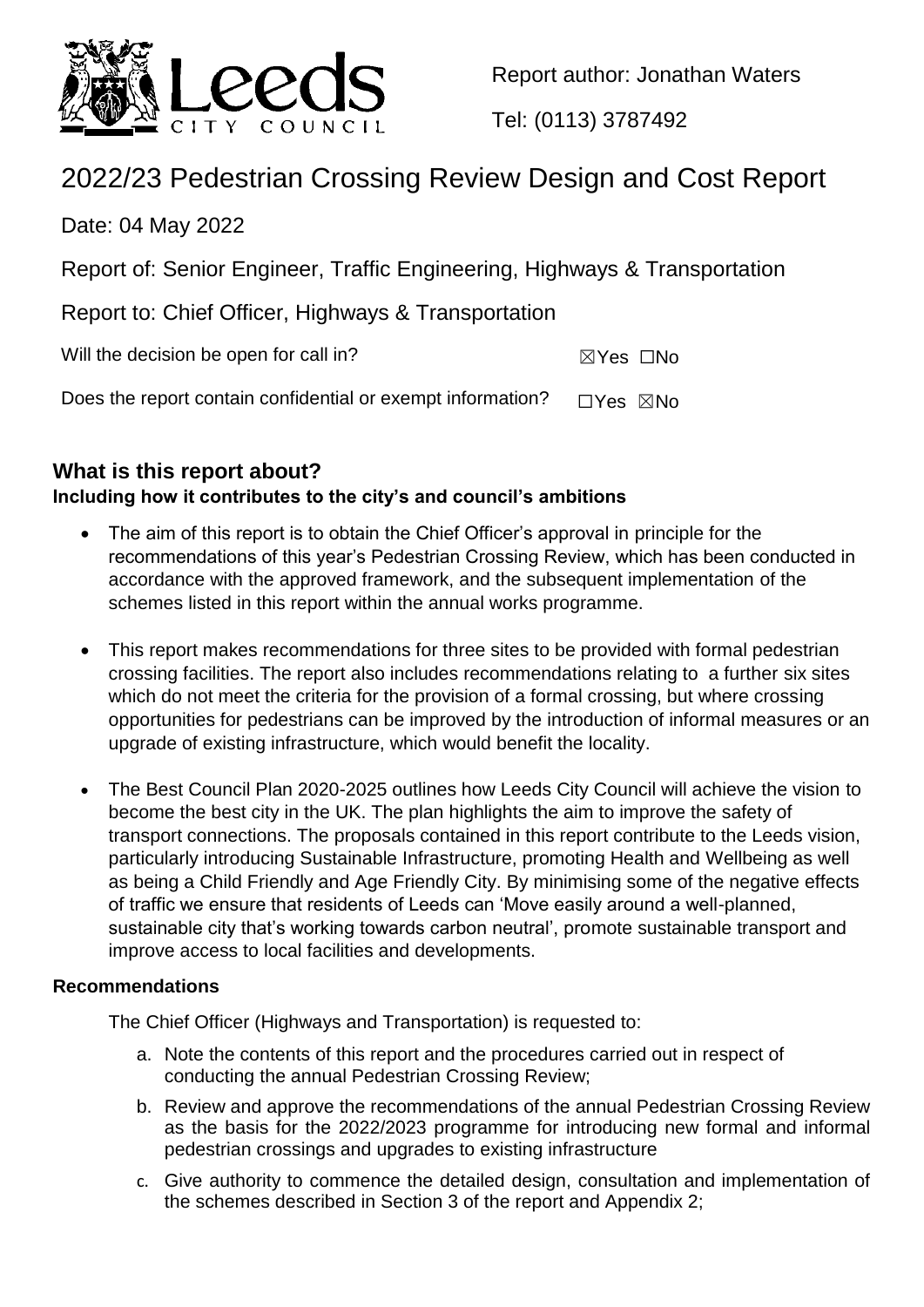- d. Give authority to postpone the proposed humped zebra crossing scheme on Richardshaw Lane, Pudsey as contained within the 2021/2022 Pedestrian Crossing Review programme and replace this with the proposed humped zebra crossing scheme on Bridge Street, Otley as detailed within paragraph 5 of this report;
- e. Give authority to incur expenditure of £275,000 inclusive of all works costs, staff fees and legal costs, which will be funded from the City Region Sustainable Transport Settlement 2022/23 budget;
- f. Give authority to display notices on site under the provisions of Section 23 of the Road Traffic Regulation Act 1984 in order to inform the public of the proposed formal pedestrian crossings and respond to any communications received in this regard as appropriate;
- g. Give authority to request the City Solicitor to draft and advertise a Notice under the provisions of Section 90C of the Highways Act 1980 for the implementation of traffic calming to complement some of the proposed pedestrian crossings;
- h. Give authority to request the City Solicitor to draft, advertise and implement, subject to no valid objections being received, a Traffic Regulation Order, Movement Order or Speed Limit Order, where required, to support the proposed pedestrian crossings;
- i. Receive such other further reports (if required) to address any objections received to advertised Notices or other matters arising from the detailed scheme proposals.

#### **Why is the proposal being put forward?**

- 1. Each year, requests for the provision of new pedestrian crossings are received from members of the public, stakeholders and elected Members. In order to select from the recommendations to prepare a programme for the installation of new crossings, all such requests are investigated and the results collated and analysed.
- 2. This review has been conducted in line with the Crossing Assessment Framework and takes into account the range of sites and circumstances where crossings are requested, i.e.
	- The ease with which a pedestrian (including children, older people and disabled people) can currently cross the road;
	- Whether a crossing site is on a pedestrian desire line and would be used regularly;
	- Potential benefits to the local community and businesses in overcoming severance;
	- Potential impacts on residents and businesses, both positive and negative;
	- Potential impacts on road safety and traffic speeds; and
	- Other relevant factors such as presence of bus stops, frontages, parking, junctions and other highway features, including proximity of existing formal and informal crossing points.
- 3. The annual Crossing Review and associated Crossing Assessment Framework (Appendix 1) is limited to those sites that have been requested by members of the public, elected Members and other stakeholders. Other crossing proposals, such as crossings the need for which arises as a result of development and are developer-funded, are considered as part of the planning process. While the factors to be considered may include many or all the above, along with other material planning considerations and predicted usage, they fall outside of the scope of the annual Pedestrian Crossing Review and Crossing Assessment Framework. Such crossings may be subject to separate approval.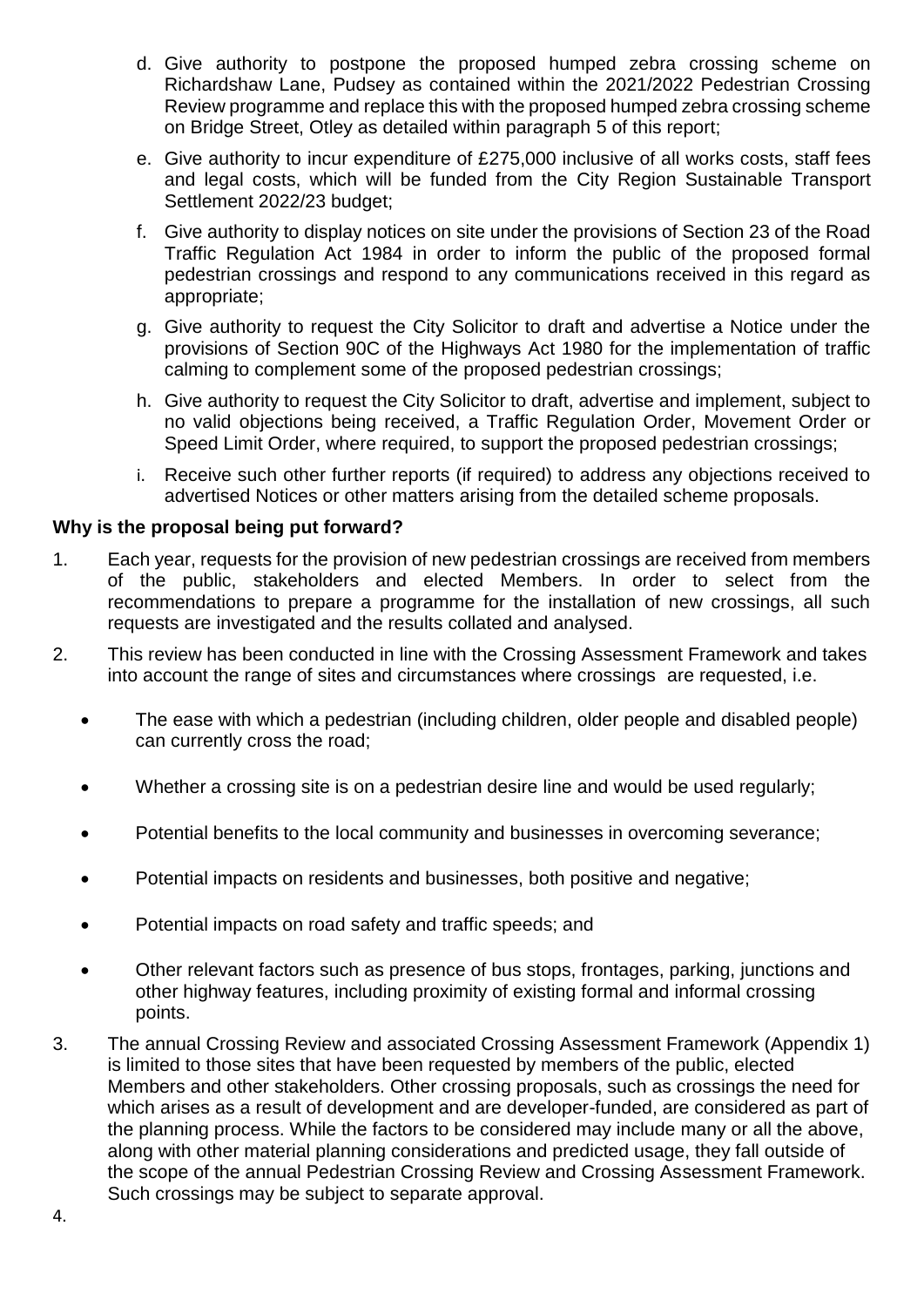# **Wards Affected: Various**

Have ward members been consulted?  $□Yes$   $□Yes$   $□ No$ 

NB: Ward Members will be consulted individually on schemes in their respective Wards, following approval of this report and some projects will have been as a result of requests from Ward Members in the first instance.

#### **What impact will this proposal have?**

4 The proposal seeks to introduce the works that are detailed in the table below. The new formal and informal pedestrian crossing sites will provide safe, defined crossing points for pedestrians in these areas. Where the proposal seeks to upgrade existing crossing infrastructure, this is with the intention of improving the perceived safety at this location, as well as upgrading infrastructure to modern design standards.

|              | <b>Site Location and Proposal</b>                                                          | <b>Site Information and Justification</b>                                                                                                                                                                                                                                                                                                                                                                                                                                                                                                                                 |  |  |
|--------------|--------------------------------------------------------------------------------------------|---------------------------------------------------------------------------------------------------------------------------------------------------------------------------------------------------------------------------------------------------------------------------------------------------------------------------------------------------------------------------------------------------------------------------------------------------------------------------------------------------------------------------------------------------------------------------|--|--|
| $\mathbf{1}$ |                                                                                            | This location is situated outside Summerfield<br>Primary School and close to Leeds West<br>Academy, a secondary education site. Intake<br>Lane is a local distributor road, carrying 6000<br>vehicles per weekday. The road is subject to a<br>20mph speed limit. There have been zero<br>reported injury collisions in the vicinity of the<br>proposed crossing area.                                                                                                                                                                                                    |  |  |
|              | Intake Lane, Bramley<br>(Outside Summerfield<br>Primary School) - Humped<br>zebra crossing | With over 1000 pedestrians crossing the road<br>each day, a large proportion of which are younger<br>pedestrians, the provision of a formal pedestrian<br>crossing facility will assist and ensure that<br>pedestrian safety in this key location is prioritised.<br>The provision of this facility on a speed plateau<br>will contribute towards the effectiveness of the<br>20mph speed limit and provide a level crossing<br>point for pedestrians.                                                                                                                    |  |  |
|              |                                                                                            | It is noted that a school crossing patrol operates<br>very close to this location and a further<br>Assessment will be conducted at this location to<br>determine the most suitable point for this scheme<br>to be constructed.                                                                                                                                                                                                                                                                                                                                            |  |  |
| 2            | Kent Road, Pudsey (Outside<br>Crawshaw Academy) -<br>Humped zebra crossing                 | This location is situated outside the eastern<br>pedestrian access to Crawshaw Academy. Kent<br>Road acts as a local distributor road, carrying<br>4500 vehicles per weekday. The road is subject to<br>a 30mph speed limit. There have been zero<br>reported injury collisions in the vicinity of the<br>proposed crossing area, however it should be<br>noted that an incident occurred week commencing<br>7/2/22 whereby a child student was involved in a<br>collision with a vehicle. At the time of writing this<br>report, the incident report from West Yorkshire |  |  |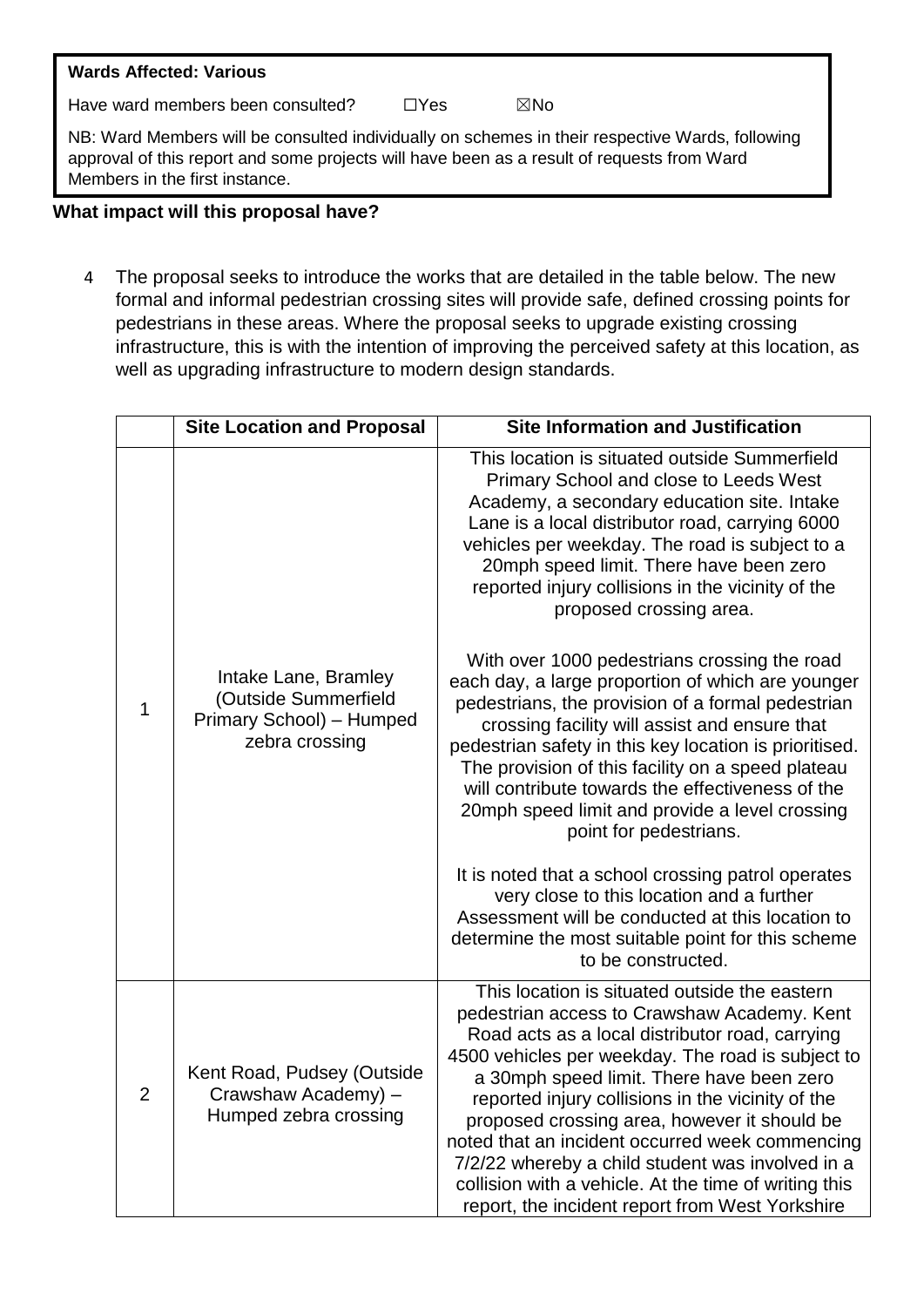|   |                                                                                                                                                                    | Police has not been provided and subsequently,<br>the quoted zero figure above may change.                                                                                                                                                                                                                                                                                                                                                                  |
|---|--------------------------------------------------------------------------------------------------------------------------------------------------------------------|-------------------------------------------------------------------------------------------------------------------------------------------------------------------------------------------------------------------------------------------------------------------------------------------------------------------------------------------------------------------------------------------------------------------------------------------------------------|
|   |                                                                                                                                                                    | The location sees large numbers of<br>unaccompanied child pedestrians crossing per<br>day and this along with significant public interest<br>in this site justifies the introduction of a formal<br>pedestrian crossing facility.                                                                                                                                                                                                                           |
|   |                                                                                                                                                                    | Whilst mean speeds on Kent Road are in line with<br>the speed limit, local concerns exist regarding the<br>overall speed of traffic and the proportion<br>travelling higher than the posted speed limit.<br>Whilst it is not possible to consider the lowering of<br>the speed limit, by placing the proposed zebra<br>crossing on a speed hump it is intended to ensure<br>that traffic travels at an appropriate speed through<br>this crossing location. |
|   | Iveson Drive, Cookridge<br>(Outside Iveson Primary<br>School) - Humped zebra<br>crossing                                                                           | This location is situated outside the southern<br>pedestrian entrance to Iveson Primary School.<br>Iveson Drive acts as a local distributor route,<br>carrying 3500 vehicles per weekday. There have<br>been zero recorded injury collisions in the area in<br>the last five years. Iveson Drive is subject to a<br>20mph speed limit and it is noted that 40% of daily<br>traffic travels at or above 25mph.                                               |
| 3 |                                                                                                                                                                    | Due to its location outside a Primary School and<br>with over 250 pedestrians crossing per day<br>including many young children, the provision of a<br>zebra crossing will assist in making journeys to<br>and from school safer, as well as those journeys<br>for others at other times. The provision of a speed<br>hump will assist in reducing through vehicle<br>speeds on this 20mph road.                                                            |
| 4 | Junction of Butcher Hill,<br>Hawksworth Road and Low<br>Lane, Horsforth - Two<br>carriageway refuges with<br>associated informal<br>pedestrian crossing facilities | This location is the mini-roundabout junction<br>outside The Bridge Inn public house, in north-east<br>Horsforth. All three roads are local distributor<br>routes, each carrying approximately 5000 vehicles<br>per day. All three roads are subject to 30mph<br>speed limits and one slight injury collision has<br>occurred at the junction in the last five year period,<br>which did not involve a pedestrian.                                          |
|   |                                                                                                                                                                    | With approximately 320 pedestrians crossing the<br>road in the vicinity of the junction per day, it is a<br>well-used area. It is acknowledged that the<br>primary school catchment in this area is served by<br>Hawksworth Primary School, accessed via<br>Butcher Hill and as such this junction would form<br>part of the walking route. The junction can be<br>used to access Oil Mill Beck and Hawksworth<br>Wood for off-road walking opportunities.  |
|   |                                                                                                                                                                    | Whilst the Assessment undertaken did not justify a<br>formal facility, it is acknowledged that the lack of<br>facilities here is a barrier to walking. It is                                                                                                                                                                                                                                                                                                |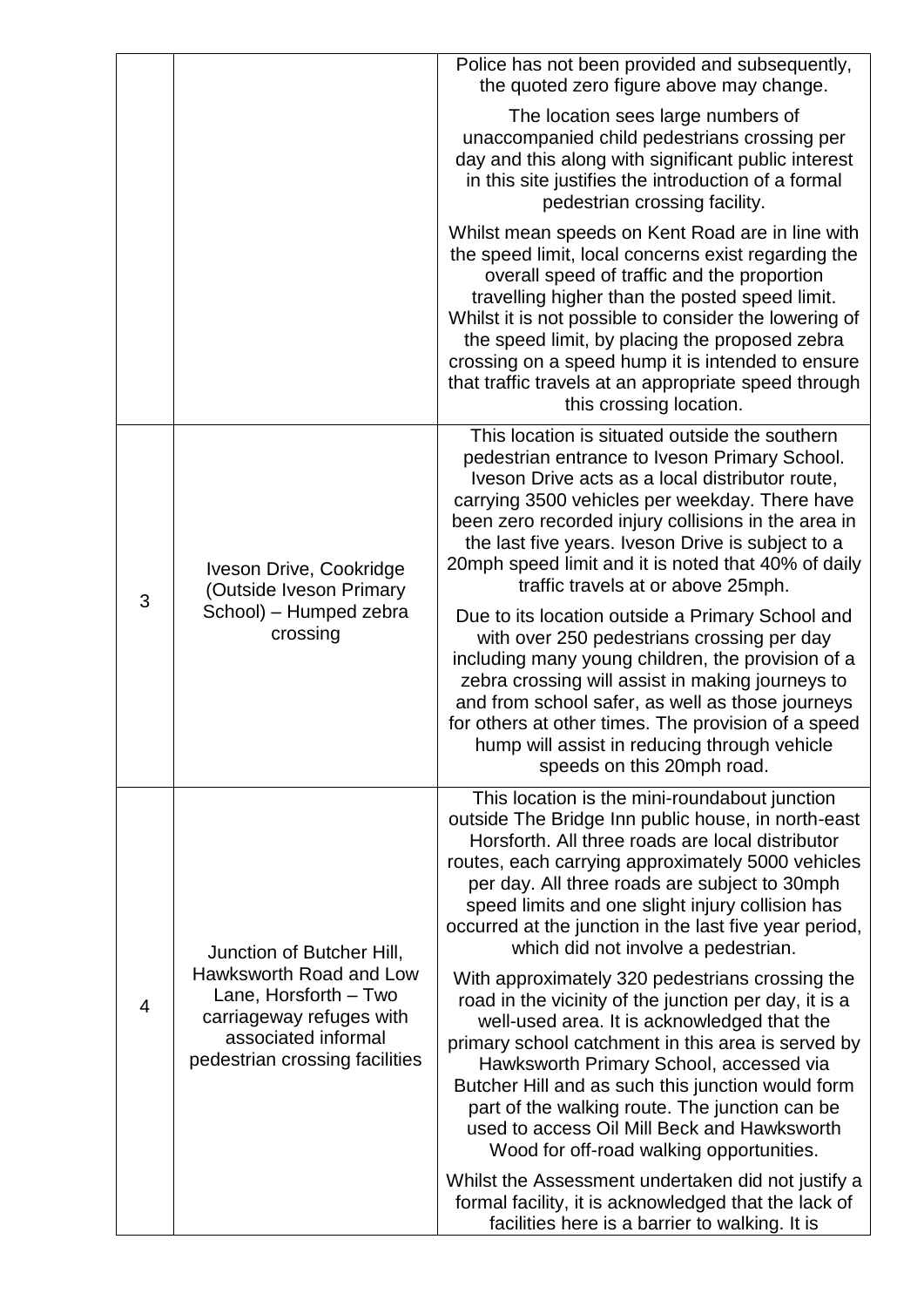|   |                                                                                                                                        | recommended to introduce a carriageway refuge<br>on the Hawksworth Road and Low Lane arms of<br>the junction where widths permit such a feature.<br>These will be accompanied with informal<br>pedestrian crossing features. The carriageway<br>width on Butcher Hill does not permit any<br>additional features here over the existing dropped<br>kerb crossing arrangement.                                                                                                                                  |  |  |  |
|---|----------------------------------------------------------------------------------------------------------------------------------------|----------------------------------------------------------------------------------------------------------------------------------------------------------------------------------------------------------------------------------------------------------------------------------------------------------------------------------------------------------------------------------------------------------------------------------------------------------------------------------------------------------------|--|--|--|
|   |                                                                                                                                        | This location is situated on the main thoroughfare<br>through Aberford village and close to Aberford<br>CoE Primary School and Aberford Village Hall.                                                                                                                                                                                                                                                                                                                                                          |  |  |  |
|   | Main Street, Aberford (by<br><b>School Lane and Manor</b><br>Court) – Footway build outs                                               | Main Street acts as the local distributor for the<br>village, carrying 3800 vehicles per day. Due to the<br>proximity to the school, 350 pedestrians a day are<br>noted to cross Main Street in this general area.                                                                                                                                                                                                                                                                                             |  |  |  |
| 5 |                                                                                                                                        | The nature of Main Street and the adjacent<br>residential properties requiring on-street parking<br>subsequently results in reduced sightlines for<br>those pedestrians to cross the road, including the<br>School Crossing Patrol. Whilst no injury collisions<br>have occurred in the last five year period, in 2015<br>a child pedestrian was injured by a passing<br>vehicle whilst attempting to cross Main Street in<br>this location.                                                                   |  |  |  |
|   |                                                                                                                                        | To assist in the ease of crossing Main Street in<br>this location, whilst maintaining the required on-<br>street parking provision, it is proposed to install<br>footway build out features at the two locations<br>noted and shown in the associated drawing. This<br>will allow for better intervisibility between<br>pedestrians wishing to cross and drivers of any<br>passing vehicles.                                                                                                                   |  |  |  |
| 6 | A658 Pool Bank New Road,<br>Pool-in-Wharfedale (near<br>junction with Old Pool Bank)<br>- Upgrade of substandard<br>carriageway refuge | This location is focussed on an existing<br>carriageway refuge with informal pedestrian<br>crossing facilities, just south of the junction of<br>A658 Pool Bank New Road with Old Pool Bank<br>and Swallow Drive. The A658 forms part of the<br>major strategic network in the north of the city and<br>links to Harrogate to the north and the Airport to<br>the south, carrying 15500 vehicles per day. There<br>have been zero recorded injury collisions at this<br>location in the last five year period. |  |  |  |
|   |                                                                                                                                        | The bus stop to the south of the carriageway<br>refuge is used by those residents in the east of<br>Pool-in-Wharfedale to access Harrogate and<br>Otley, including school services. The carriageway<br>refuge provides a defined point for these<br>pedestrians to cross, however at 1.4m wide it is of<br>a substandard width to safely permit pedestrians<br>with wheelchairs or pushchairs to cross. The<br>narrow nature coupled with the significant traffic                                              |  |  |  |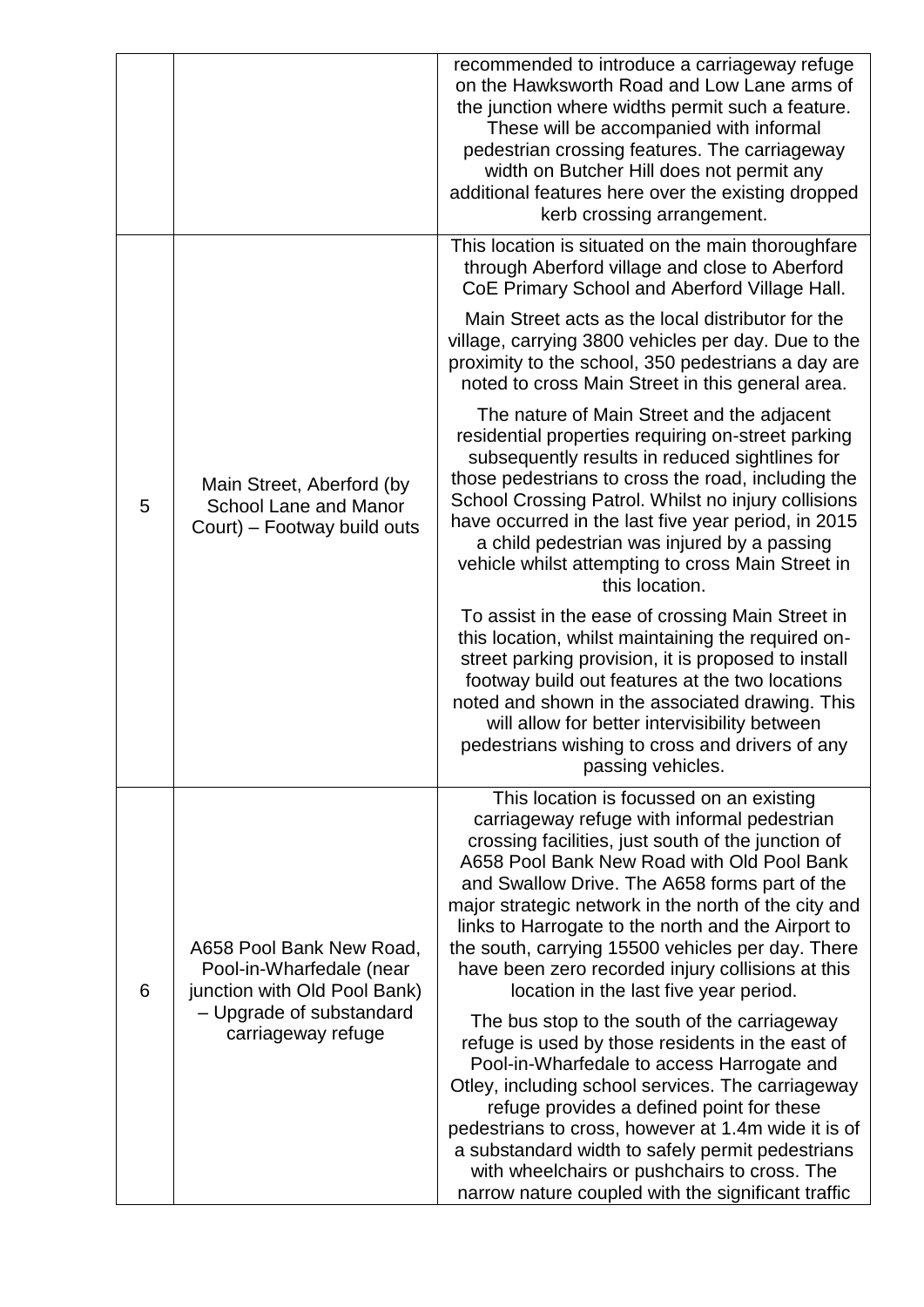|                |                                                                                                                                                             | levels contributes to a poor experience whilst<br>crossing.                                                                                                                                                                                                                                                                                                                                                                                                                                                                                                                                                               |
|----------------|-------------------------------------------------------------------------------------------------------------------------------------------------------------|---------------------------------------------------------------------------------------------------------------------------------------------------------------------------------------------------------------------------------------------------------------------------------------------------------------------------------------------------------------------------------------------------------------------------------------------------------------------------------------------------------------------------------------------------------------------------------------------------------------------------|
|                |                                                                                                                                                             | It is proposed to widen the carriageway refuge to<br>2.5 metres in width and extend its length, to<br>create a more accommodating piece of<br>infrastructure and support the active and<br>sustainable travel choices of residents of Pool-in-<br>Wharfedale.                                                                                                                                                                                                                                                                                                                                                             |
| $\overline{7}$ | <b>Woodhouse Street,</b><br>Woodhouse (Between Cliff<br>Road and Rampart Road) -<br>Upgrade of two existing zebra<br>crossings to humped zebra<br>crossings | This location is focussed on the two existing zebra<br>crossing locations on Woodhouse Street, between<br>Cliff Road and Rampart Road. Woodhouse Street<br>is a local distributor road, with Leeds City<br>Academy accessed to the north. The road carries<br>7500 vehicles per day in this area and is subject<br>to a 30mph speed limit.                                                                                                                                                                                                                                                                                |
|                |                                                                                                                                                             | Concerns exist over poor driver behaviour through<br>this area, with incidents of not stopping for waiting<br>pedestrians and general concerns over the speed<br>of traffic. 13% of the recorded traffic travels above<br>the posted speed limit and there have been two<br>serious injury collisions and two slight injury<br>collisions in the vicinity of the crossings.                                                                                                                                                                                                                                               |
|                |                                                                                                                                                             | It is proposed therefore, considering the nearby<br>Leeds City Academy and the high number of<br>unaccompanied child pedestrians using these<br>facilities, to enhance the safety of these crossings.<br>Firstly, the crossings shall become humped<br>crossings, with speed plateaus provided at both<br>locations to assist in regulating driver speeds<br>through this area. Secondly, the existing belisha<br>beacons shall be upgraded to full LED beacons<br>with local lighting to maximise the conspicuity of<br>the crossings, something which is reduced by the<br>tree-lined nature of the road at this point. |
| 8              | High Street, Kippax (By Post<br>Office) – Upgrade of existing<br>zebra crossing to humped<br>zebra crossing and upgrade<br>of existing infrastructure       | This location is focussed on the existing zebra<br>crossing on High Street, Kippax, outside the Post<br>Office and at its junction with Chapel Lane. High<br>Street is the main commercial centre of Kippax<br>with many shops in the immediate vicinity, as well<br>as serving as a local B-classified distributor route<br>into the village. The road carries 7200 vehicles per<br>day and is subject to a 20mph speed limit and it is<br>noted from recent traffic counts that over 1000<br>vehicles per day travel above 25mph.                                                                                       |
|                |                                                                                                                                                             | Local Ward Members and residents have reported<br>that there are ongoing issues with non-compliance<br>of the zebra crossing from passing drivers, who<br>will not stop for pedestrians. In 2017, a serious<br>injury collision occurred when a vehicle failed to<br>stop for a pedestrian upon the zebra crossing.                                                                                                                                                                                                                                                                                                       |
|                |                                                                                                                                                             | It is proposed therefore to raise this crossing<br>facility onto a speed hump, to allow for better                                                                                                                                                                                                                                                                                                                                                                                                                                                                                                                        |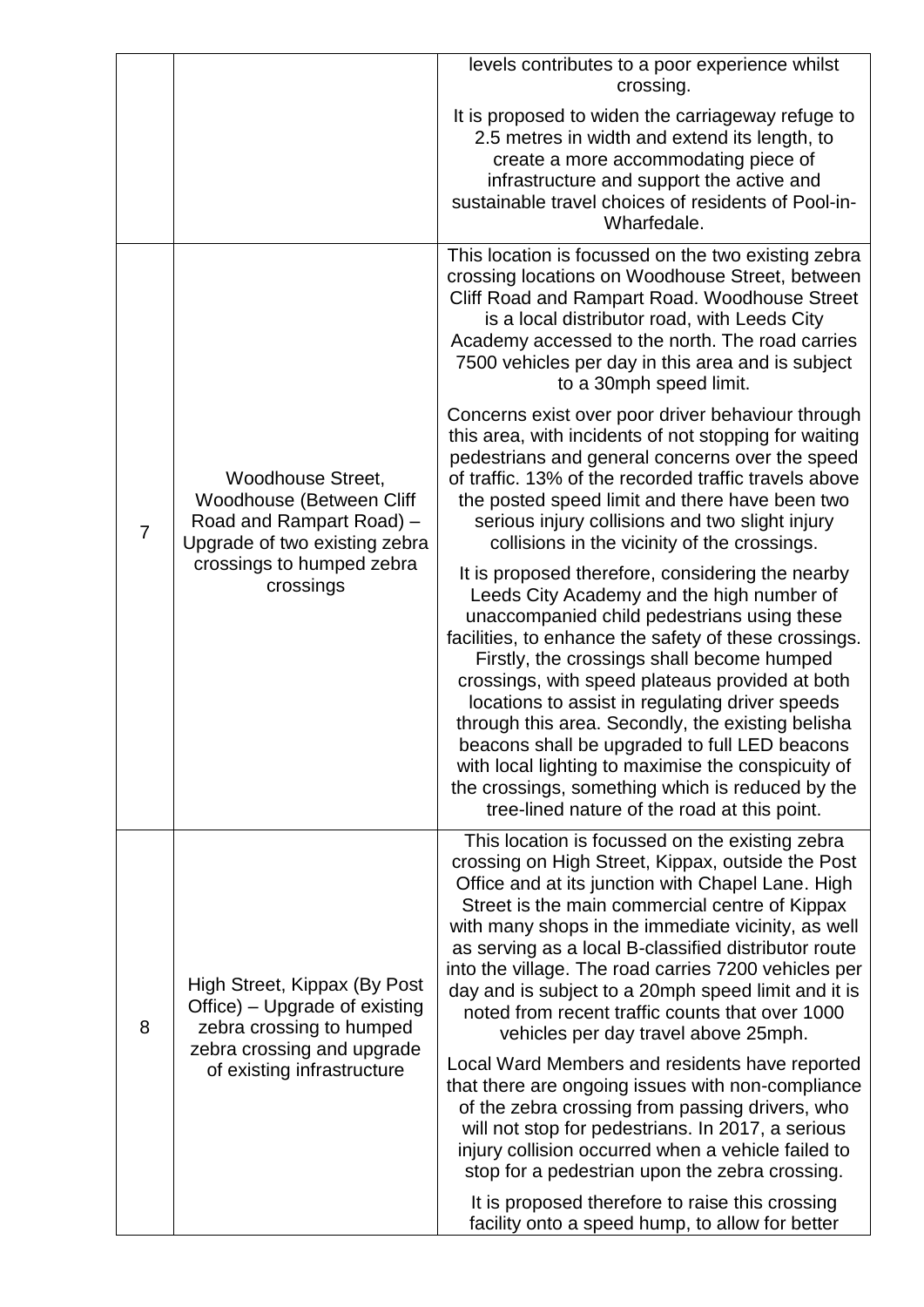|   |                                                                                                                                      | driver compliance. As they slow for the traffic<br>calming feature, they are more likely to notice<br>waiting pedestrians.                                                                                                                                                                                                                                                             |
|---|--------------------------------------------------------------------------------------------------------------------------------------|----------------------------------------------------------------------------------------------------------------------------------------------------------------------------------------------------------------------------------------------------------------------------------------------------------------------------------------------------------------------------------------|
|   |                                                                                                                                      | It is noted from on site observations, that the<br>belisha beacons are historic halogen-based units,<br>that are faded and as such it is proposed to<br>upgrade these to full LED local lighting and LED<br>belisha beacon units, again to improve the<br>conspicuity of the crossing area, making it easier<br>for drivers to see waiting pedestrians in the hours<br>of darkness.    |
|   |                                                                                                                                      | The existing tactile paving arrangement is not in<br>accordance with modern standards and this shall<br>be adjusted. All road markings will be refurbished<br>to highlight the crossing area appropriately.                                                                                                                                                                            |
|   |                                                                                                                                      | This location is focussed on the two existing zebra<br>crossing locations on South Parkway, between<br>Foundry Mill Street and Redmire Drive. South<br>Parkway is a local distributor road with adjacent<br>residential properties, with Leeds East Academy<br>accessed to the south. The road carries 6000<br>vehicles per day in this area and is subject to a<br>30mph speed limit. |
| 9 | South Parkway, Seacroft<br>(Outside Leeds East<br>Academy) - Upgrade of two<br>existing zebra crossings to<br>humped zebra crossings | Concerns exist over poor driver behaviour through<br>this area, with incidents of not stopping for waiting<br>pedestrians and general concerns over the speed<br>of traffic. 46% of the recorded traffic travels at or<br>above the posted speed limit. There have been<br>zero injury collisions involving pedestrians in the<br>vicinity of the crossings in the last five years.    |
|   |                                                                                                                                      | It is proposed therefore, considering the nearby<br>Leeds East Academy and the high number of<br>unaccompanied child pedestrians using these<br>facilities, to enhance the safety of these crossings.<br>The crossings shall become humped crossings,<br>with speed plateaus provided at both locations to<br>assist in regulating driver speeds through this<br>area.                 |

5 The 2021/2022 Pedestrian Crossing Review report detailed a proposal to introduce a humped zebra crossing on Richardshaw Lane, Pudsey. Upon consultation with Ward Members, the specific location was objected to on the basis that they did not feel it represented the point where the crossing was most required and that they wished for the junction to be signalised. Ward Members requested the proposed zebra crossing facility be relocated to a more southerly location on Lidget Hill (a continuation of Richardshaw Lane). This was investigated by Officers, however during an independent Road Safety Audit a number of problems were raised within that may result in traffic collisions. It was agreed between Officers and Ward Members that the proposed alternate location could not be taken forward, however Ward Members still objected to the original location. Consequently, it is proposed to postpone this proposed scheme and undertake a scheme on Bridge Street, Otley at its junction with Mill Lane as detailed in the table below. This scheme will be funded by the 2021/2022 Pedestrian Crossing Review budget. Officers will undertake a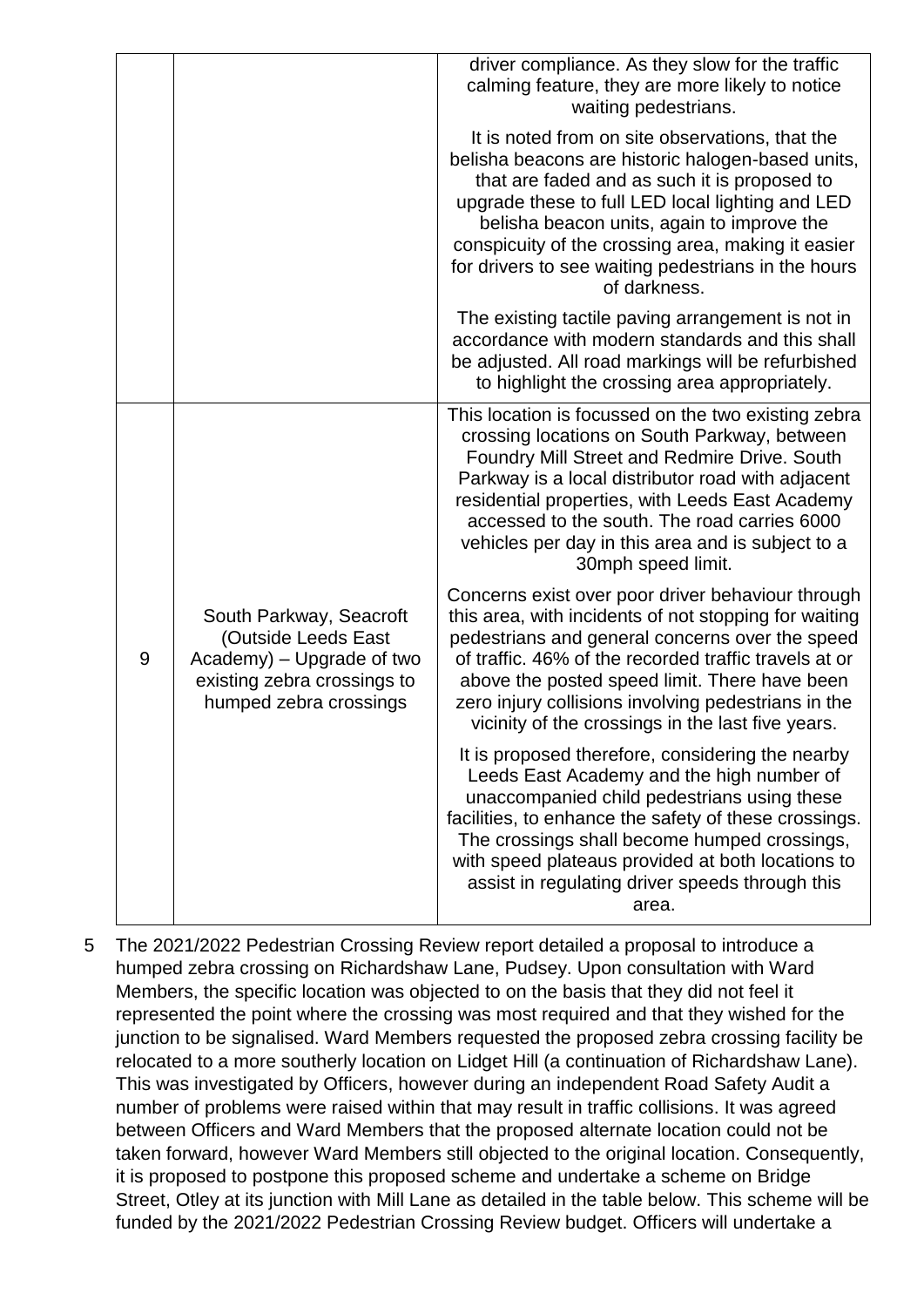review of the potential to signalise the junction of Richardshaw Lane, Lidget Hill, Cemetery Road and Mount Pleasant Road separately and will keep Ward Members appraised of the progress and subsequent conclusion of this review and any possible projects that may arise.

| <b>Site Location and Proposal</b>                                                   | <b>Site Information and Justification</b>                                                                                                                                                                                                                                                                                                                                                                                                                                                                                                                          |  |  |  |  |
|-------------------------------------------------------------------------------------|--------------------------------------------------------------------------------------------------------------------------------------------------------------------------------------------------------------------------------------------------------------------------------------------------------------------------------------------------------------------------------------------------------------------------------------------------------------------------------------------------------------------------------------------------------------------|--|--|--|--|
| <b>Bridge Street, Otley (junction</b><br>with Mill Lane) - Humped<br>zebra crossing | This location is situated immediately south of the<br>bridge over the River Wharfe and forms the only<br>route between the two sections of Otley north and<br>south of the river, with the road carrying 12200<br>vehicles per day.                                                                                                                                                                                                                                                                                                                                |  |  |  |  |
|                                                                                     | The location in question is a well-used crossing<br>point, with 543 crossing manoeuvres noted in a 12<br>hour period. Pedestrians use this area to access<br>Manor Garth Park, Tittybottle Park and further to<br>Garnett's Field. A retirement complex sits upon<br>the junction and Otley Police Station and Otley RC<br>Primary School can be accessed via Manor Garth<br>Park. Furthermore, the bridge only has a footway<br>on its eastern side and any pedestrians wishing to<br>cross the bridge must therefore be on that side of<br><b>Bridge Street.</b> |  |  |  |  |
|                                                                                     | The level of through traffic makes this a difficult<br>place to cross and considering the high level of<br>pedestrian use in this area, it is justified to<br>introduce a zebra crossing. Similar to the Kirkgate<br>proposal noted in the table in paragraph 4, placing<br>this facility upon a speed plateau will assist drivers<br>in adjusting their speed when entering Otley Town<br>Centre.                                                                                                                                                                 |  |  |  |  |

### **What consultation and engagement has taken place?**

- 6 No external consultations have been undertaken in respect of this report at this stage. The majority of the schemes in the proposed programme have originated from local communities, either from Ward Members, local residents or other representative groups. At this stage, the detail and prioritisation has been assembled with input from the relevant officers from the Highways and Transport service disciplines, but as the works programme develops, consultation on individual projects will be carried out.
- 7 Subject to the approval of the programme, each individual scheme will be subject to full consultation with Ward Members, local residents and businesses (as appropriate) prior to the final detailed schemes being progressed. This will include any relevant statutory process, such as 90C notices and where any objections are received, these will be formally reported to the Chief Officer (Highways and Transportation).
- 8 West Yorkshire Combined Authority and the Emergency Services will also be fully consulted on all proposals prior to individual final detailed schemes being progressed.
- 9 The Executive Board Member for Climate Change, Transport and Sustainable Development was briefed on the proposals on 15 March 2022 as part of the Key Decision process. The Executive Board Member raised no objections to the proposals contained within that initial briefing.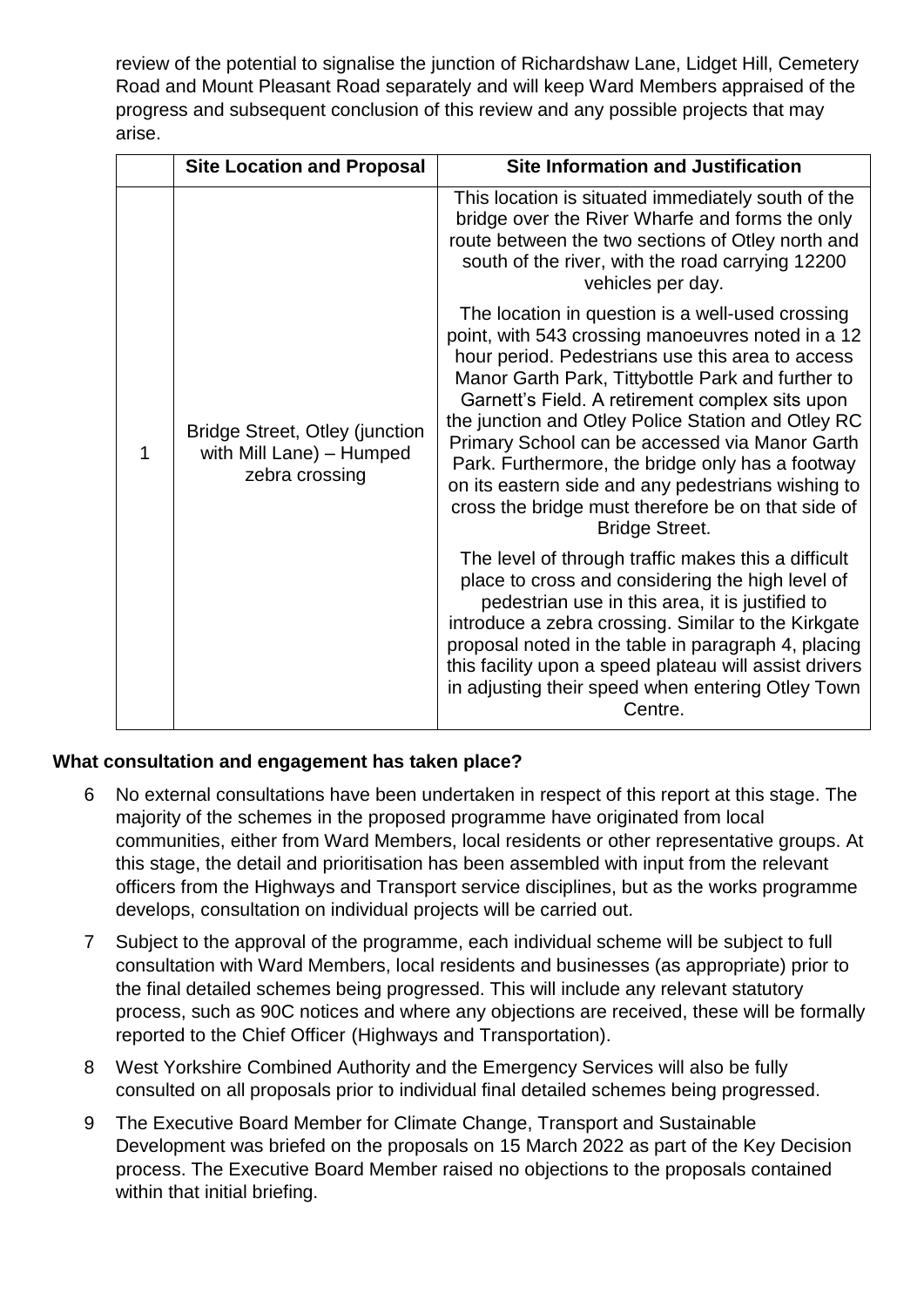10 For Wards where Pedestrian Crossing Assessments have been conducted and works not taken forward, a summary of the Assessment will be provided to Ward Members for their information.

### **What are the resource implications?**

- 11 The proposed cost of this programme of work is £275,000 inclusive of any legal fees, design fees and works costs. The full £275,000 will be funded from the City Region Sustainable Transport Settlement 2022/23 budget, in accordance with priorities and budget provision set out in the Local Transport Plan.
- 12 The proposed scheme on Bridge Street, Otley as detailed in paragraph 6 is to be funded from the 2021/2022 Pedestrian Crossing Review budget as previously approved, replacing a now withdrawn scheme, at an estimated cost of £70,000 inclusive of any legal fees, design fees and works costs.

| <b>Funding Approval:</b>        | <b>Capital Section Reference Number:-</b> |                  |                 | 33456            |                  |                  |                  |
|---------------------------------|-------------------------------------------|------------------|-----------------|------------------|------------------|------------------|------------------|
| <b>Previous total Authority</b> | <b>TOTAL</b>                              | <b>TO MARCH</b>  | <b>FORECAST</b> |                  |                  |                  |                  |
| to Spend on this scheme         |                                           | 2021             | 2020/21         | 2021/21          | 2022/23          | 2023/24          | <b>2024 on</b>   |
|                                 | £000's                                    | £000's           | £000's          | £000's           | £000's           | £000's           | £000's           |
| LAND(1)                         | 0.0                                       |                  |                 |                  |                  |                  |                  |
| <b>CONSTRUCTION (3)</b>         | 0.0                                       |                  |                 |                  |                  |                  |                  |
| FURN & EQPT (5)                 | 0.0                                       |                  |                 |                  |                  |                  |                  |
| <b>DESIGN FEES (6)</b>          | 0.0                                       |                  |                 |                  |                  |                  |                  |
| OTHER COSTS (7)                 | 0.0                                       |                  |                 |                  |                  |                  |                  |
| <b>TOTALS</b>                   | 0.0                                       | 0.0              | 0.0             | $\overline{0.0}$ | $\overline{0.0}$ | $\overline{0.0}$ | $\overline{0.0}$ |
|                                 |                                           |                  |                 |                  |                  |                  |                  |
| <b>Authority to Spend</b>       | <b>TOTAL</b>                              | <b>TO MARCH</b>  |                 |                  | <b>FORECAST</b>  |                  |                  |
| required for this Approval      |                                           | 2021             | 2020/21         | 2021/21          | 2022/23          | 2023/24          | 2024 on          |
|                                 | £000's                                    | £000's           | £000's          | £000's           | £000's           | £000's           | £000's           |
| LAND(1)                         | 0.0                                       |                  |                 |                  |                  |                  |                  |
| <b>CONSTRUCTION (3)</b>         | 235.0                                     |                  |                 |                  | 235.0            |                  |                  |
| FURN & EQPT (5)                 | 0.0                                       |                  |                 |                  |                  |                  |                  |
| <b>DESIGN FEES (6)</b>          | 40.0                                      |                  |                 |                  | 40.0             |                  |                  |
| OTHER COSTS (7)                 | 0.0                                       |                  |                 |                  |                  |                  |                  |
| <b>TOTALS</b>                   | 275.0                                     | $\overline{0.0}$ | 0.0             | 0.0              | 275.0            | $\overline{0.0}$ | $\overline{0.0}$ |
|                                 |                                           |                  |                 |                  |                  |                  |                  |
| <b>Total overall Funding</b>    | <b>TOTAL</b>                              | <b>TO MARCH</b>  | <b>FORECAST</b> |                  |                  |                  |                  |
| (As per latest Capital          |                                           | 2021             | 2020/21         | 2021/21          | 2022/23          | 2023/24          | <b>2024 on</b>   |
| <b>Programme)</b>               | £000's                                    | £000's           | £000's          | £000's           | £000's           | £000's           | £000's           |
| "CRSTS" 2022/23 budget          | 275                                       |                  |                 |                  | 275.0            |                  |                  |
| <b>Total Funding</b>            | 275.0                                     | 0.0              | 0.0             | $\overline{0.0}$ | 275.0            | 0.0              | $\overline{0.0}$ |
|                                 |                                           |                  |                 |                  |                  |                  |                  |
| <b>Balance / Shortfall =</b>    | 0.0                                       | $\overline{0.0}$ | 0.0             | 0.0              | 0.0              | 0.0              | 0.0              |

## **What are the legal implications?**

- 13 The report is subject to Call-in as it affects multiple electoral Wards.
- 14 There are no specific legal implications as a result of these proposals. All works shall be contained within the publicly adopted highway and are being delivered under Section 62 Highways Act 1980, for the improvement of the Highway. Further, the works will reflect national and local standards for design where applicable, as well as taking into account all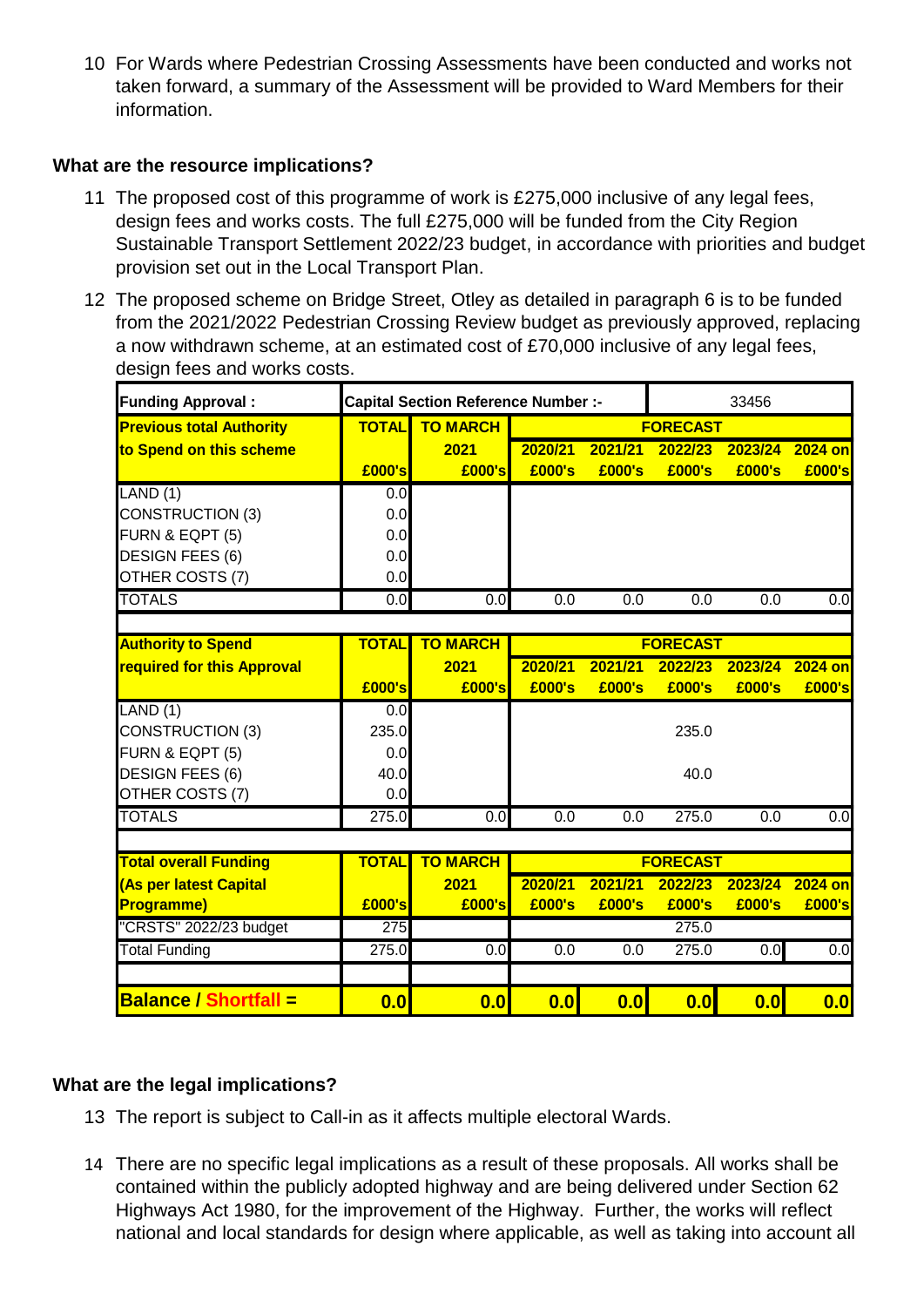other relevant legislation – including duties under the Equalities Act.

15 The crossings will be introduced using powers within the Road Traffic Regulations Act 1984 and the Highways Act 1980. Further, the procedural steps undertaken – in terms of notification and consideration of objections etc. - will fully comply with the related necessary legislative requirements.

### **What are the key risks and how are they being managed?**

16 There are no direct risk issues over and above those expected when working in the public highway, generated by the proposals contained within this report. All the schemes will be independently safety audited to ensure that any consequential accident risks arising from any proposed measure are addressed through careful and appropriate design. The introduction of the individual schemes will mitigate existing risks to pedestrians noted at the particular locations listed in this report. Completed schemes will then be monitored and safety audited again to ensure the implemented design is appropriate.

## **Does this proposal support the council's 3 Key Pillars?**

☒Inclusive Growth ☒Health and Wellbeing ☒Climate Emergency

- 17 The proposal is in line with The Best Council Plan 2020-2025 of promoting Health and Wellbeing, by mitigating safety concerns at certain points of the Highway that may be a barrier to members of the public choosing active travel methods for their journey. This further links to the Council's Climate Emergency ambitions by lowering private vehicle journeys and encouraging active travel methods instead.
- 18 The encouragement of sustainable transport use and living an active, healthy lifestyle has been shown to improve the mental health of the individual – with daily physical activity reducing the risk of depression and dementia by an estimated 20-30%.
- 19 Furthermore, the proposal will make it easier for all pedestrians, and specifically those with mobility issues, to cross in this location – thereby providing them better opportunities and more options when travelling.

### **Options, timescales and measuring success**

### **a) What other options were considered?**

20 At each location, a full Pedestrian Crossing Assessment was undertaken. This process allows for differing options of measure to be considered dependent on the score obtained. Where formal pedestrian crossings are to be introduced, a decision was taken to proceed with zebra crossings over signal-controlled crossings. This was based on cost savings but also the benefit to pedestrians outside schools, not having to wait and congesting the footway, which introduces risk to pedestrians having to enter the carriageway.

## **b) How will success be measured?**

21 Where measures are to be introduced, post-implementation data such as speed surveys and road traffic collision data will be monitored to understand the impact the scheme has had. Feedback on any scheme by any individual will be duly considered and any suggestions improvements will be carefully considered.

## **c) What is the timetable for implementation?**

22 It is intended that the implementation of this programme of work be undertaken and completed within the 2022/23 financial year.